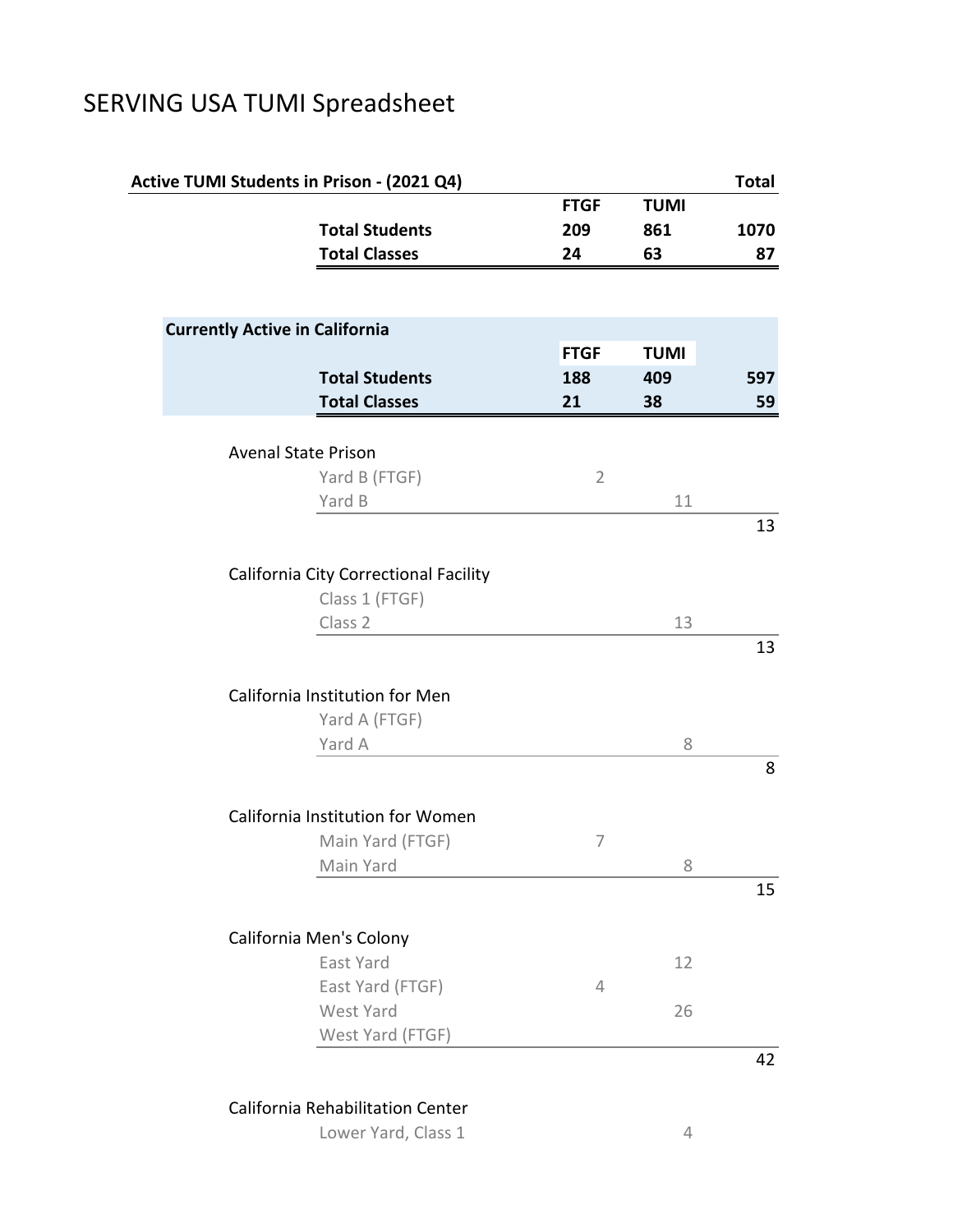| Lower Yard, Class 2                                    |                | 5  |    |
|--------------------------------------------------------|----------------|----|----|
| Lower Yard, Class 3 (Spanish)                          |                |    |    |
| Lower Yard, Class 4 (FTGF)                             | 18             |    |    |
| Upper Yard, Class 1                                    |                | 4  |    |
| <b>Upper Yard, Class 2</b>                             |                | 5  |    |
| Upper Yard, Class 3                                    |                | 7  |    |
| Upper Yard, Class 4 (FTGF)                             | 9              |    |    |
| Upper Yard, Class 5 (FTGF)                             |                |    |    |
|                                                        |                |    | 52 |
|                                                        |                |    |    |
| California State Prison-Los Angeles County (Lancaster) |                |    |    |
| Yard C, Class 1                                        |                | 12 |    |
| Yard C, Class 2                                        |                |    |    |
| Yard C (FTGF)                                          | $\overline{2}$ |    |    |
|                                                        |                |    | 14 |
| California State Prison-Solano                         |                |    |    |
| Yard C & D (FTGF)                                      | 9              |    |    |
| Yard C & D                                             |                | 7  |    |
|                                                        |                |    | 16 |
|                                                        |                |    |    |
| Calipatria State Prison                                |                |    |    |
| Yard D (FTGF)                                          |                |    |    |
| Yard D                                                 |                | 11 |    |
|                                                        |                |    | 11 |
|                                                        |                |    |    |
| Centinela State Prison                                 |                |    |    |
| Yard A                                                 |                | 7  |    |
| Yard A (FTGF)                                          |                |    |    |
| Yard B                                                 |                |    |    |
| Yard D                                                 |                | 4  |    |
| Yard D (FTGF)                                          |                |    |    |
|                                                        |                |    | 11 |
|                                                        |                |    |    |
| Central California Women's Facility                    |                |    |    |
| Yard A (FTGF)                                          | $\overline{2}$ |    |    |
| Yard A                                                 |                | 16 |    |
|                                                        |                |    | 18 |
| Chuckawalla Valley State Prison                        |                |    |    |
| Yard A, Class 1                                        |                | 15 |    |
| Yard A, Class 2                                        |                |    |    |
| Yard A (FTGF)                                          |                |    |    |
|                                                        |                |    |    |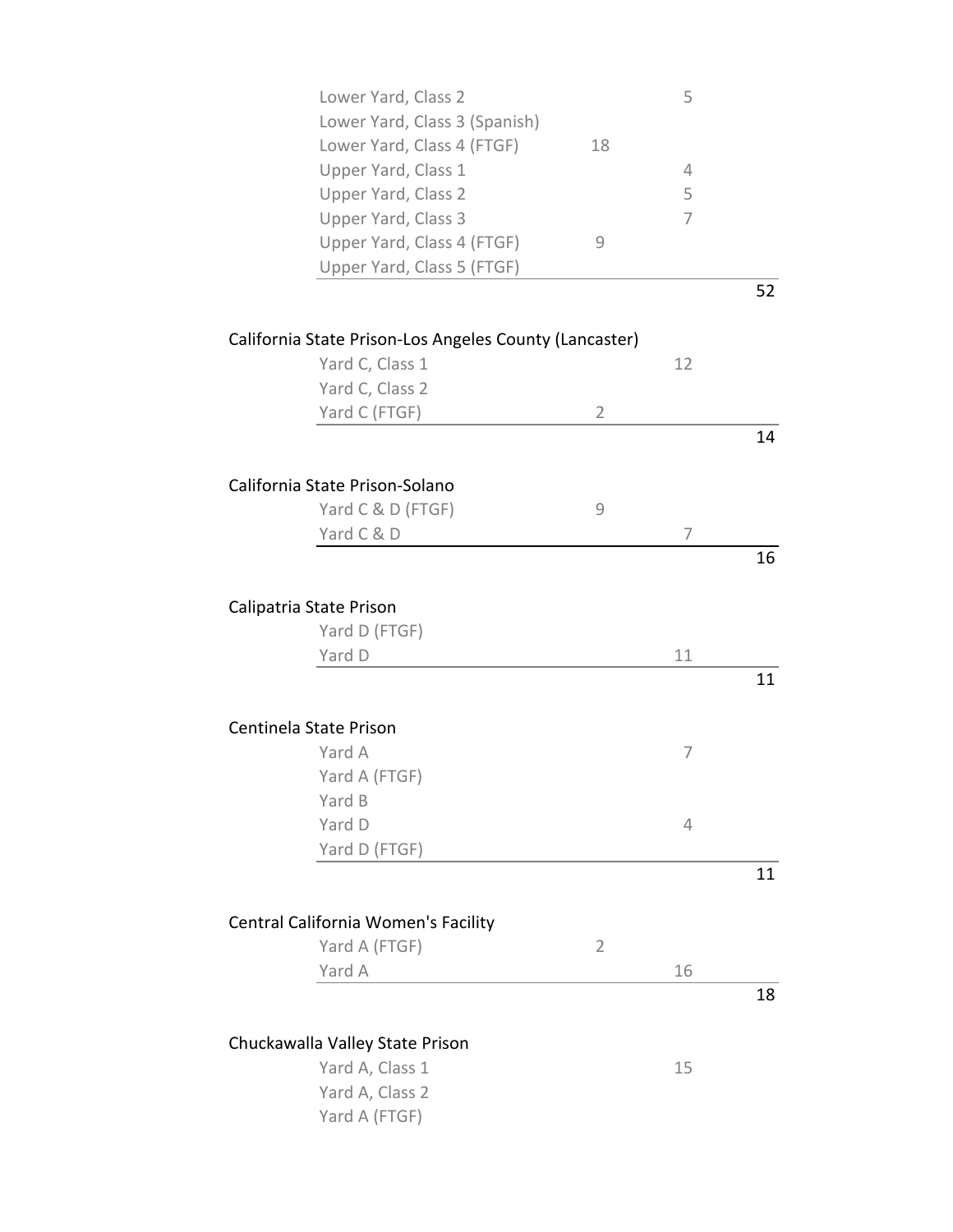| Yard B (FTGF)                         |                |    |    |
|---------------------------------------|----------------|----|----|
| Yard B                                |                |    |    |
| Yard C                                |                |    |    |
| Yard C (FTGF)                         |                |    |    |
| Yard D (FTGF)                         |                |    |    |
|                                       |                |    | 15 |
|                                       |                |    |    |
| <b>Correctional Training Facility</b> |                |    |    |
| Central (FTGF)                        |                |    |    |
| Central                               |                | 20 |    |
| North                                 |                | 27 |    |
|                                       |                |    | 47 |
| <b>Folsom State Prison</b>            |                |    |    |
| All Yards Class 1 (FTGF)              | 11             |    |    |
| All Yards Class 2 (FTGF)              |                |    |    |
| All Yards                             |                | 6  |    |
|                                       |                |    | 17 |
|                                       |                |    |    |
| <b>Folsom Women's Facility</b>        |                |    |    |
| Yard A & B (FTGF)                     | 15             |    |    |
| Yard A & B                            |                |    |    |
|                                       |                |    | 15 |
|                                       |                |    |    |
| High Desert State Prison              |                |    |    |
| Yard A (FTGF)                         | 8              |    |    |
| Yard A                                |                | 5  |    |
|                                       |                |    | 13 |
|                                       |                |    |    |
| <b>Ironwood State Prison</b>          |                |    |    |
| Yard A                                |                | 8  |    |
| Yard A (FTGF)                         | $\overline{2}$ |    |    |
| Yard B                                |                | 7  |    |
| Yard B (FTGF)                         | $\mathbf 1$    |    |    |
| Yard C                                |                |    |    |
| Yard C (FTGF)                         |                |    |    |
| Yard D                                |                | 7  |    |
| Yard D (FTGF)                         |                |    |    |
|                                       |                |    | 25 |
|                                       |                |    |    |

Mule Creek State Prison

| Yard C (FTGF) | 18 |  |
|---------------|----|--|
| Yard C        |    |  |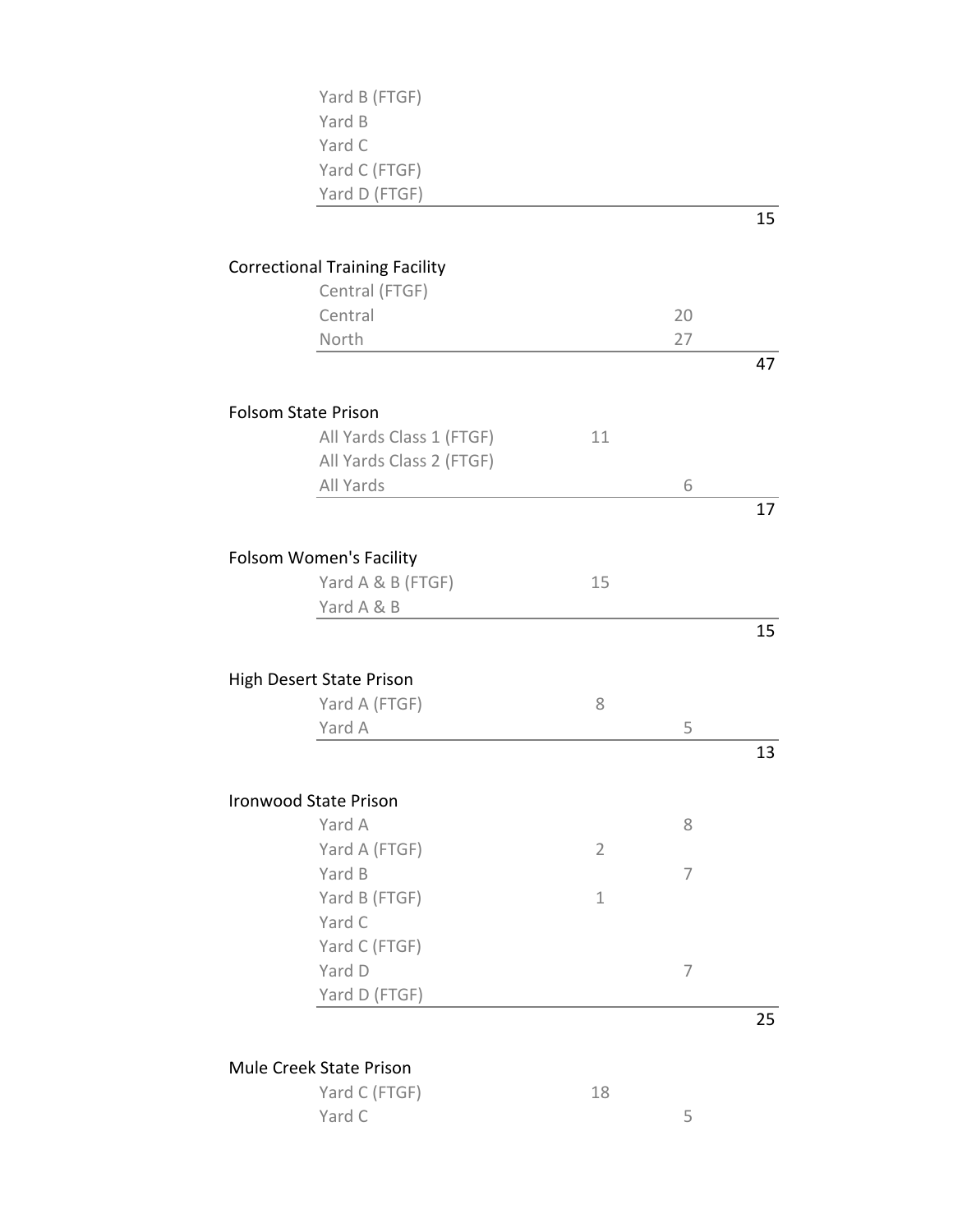| Yard E (FTGF)                           | $\overline{2}$ |    |     |
|-----------------------------------------|----------------|----|-----|
| Yard E                                  |                | 26 |     |
|                                         |                |    | 51  |
|                                         |                |    |     |
| Pelican Bay State Prison<br><b>FTGF</b> |                |    |     |
| Yard A                                  |                | 12 |     |
| Yard B                                  |                | 14 |     |
| Yard B (FTGF)                           |                |    |     |
|                                         |                |    | 26  |
|                                         |                |    |     |
| Pleasant Valley State Prison            |                |    |     |
| <b>FTGF</b>                             | $\mathcal{G}$  |    |     |
| Yard D (Spanish)                        |                | 6  |     |
|                                         |                |    | 15  |
| Richard J. Donovan                      |                |    |     |
| Chapel (FTGF)                           | 3              |    |     |
| Yard C                                  |                | 10 |     |
| Yard D (FTGF)                           | 33             |    |     |
| Yard D                                  |                | 15 |     |
| Yard D (Spanish)                        |                |    |     |
| Yard E                                  |                | 14 |     |
| Yard E (FTGF)                           | 25             |    |     |
|                                         |                |    | 100 |
|                                         |                |    |     |
| San Quentin State Prison                |                |    |     |
| H-Unit (FTGF)                           |                |    |     |
| H-Unit                                  |                | 11 |     |
|                                         |                |    | 11  |
| Salinas Valley State Prison             |                |    |     |
| Yard A (FTGF)                           |                | 1  |     |
| Yard A                                  |                | 19 |     |
| Yard D (FTGF)                           |                |    |     |
| Yard D                                  |                |    |     |
|                                         |                |    | 20  |
|                                         |                |    |     |
| Sierra Conservation Center              |                |    |     |
| Yard C (FTGF)                           | $\mathbf 1$    |    |     |
| Yard C                                  |                | 9  |     |
|                                         |                |    | 10  |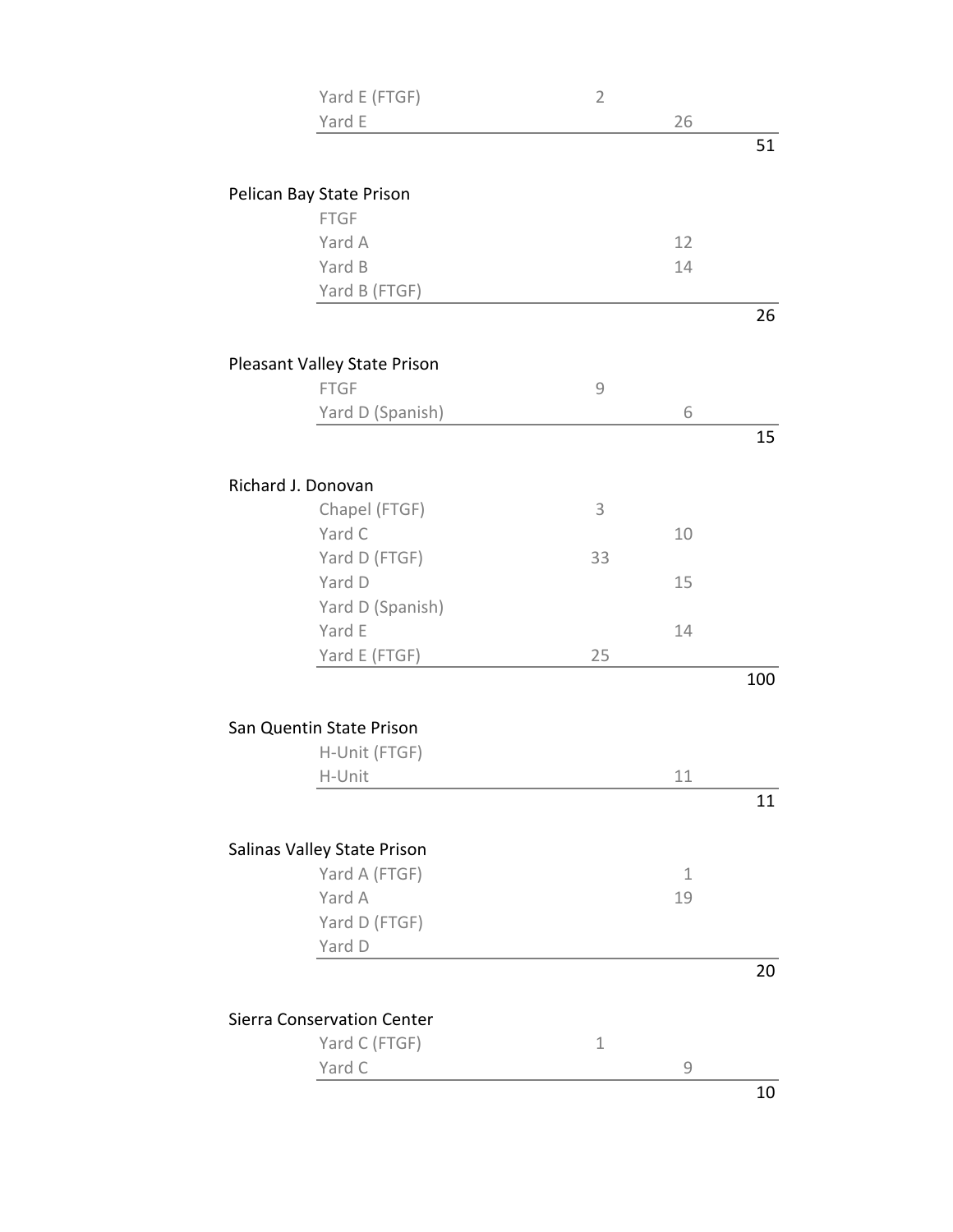| Valley State Prison |    |
|---------------------|----|
| <b>FTGF</b>         |    |
| Yard A, B, C, D     | 12 |
|                     | 19 |

| <b>Currently Active in Oregon</b>         |   | 14 |
|-------------------------------------------|---|----|
| Oregon State Penitentiary (PF)            |   |    |
| Class 1                                   | 8 |    |
|                                           |   | 8  |
| Snake River Correctional Institution (PF) |   |    |
| Class 1                                   | 6 |    |
| Class <sub>2</sub>                        |   |    |
| Class 3 (FTGF)                            |   |    |
|                                           |   | 6  |

| <b>Currently Active in Washington</b> |  |  |
|---------------------------------------|--|--|
| Washington State Penitentiary (PF)    |  |  |
| Class 1                               |  |  |
|                                       |  |  |

| <b>Currently Active in Colorado</b>       | 13 |
|-------------------------------------------|----|
| Denver Women's Correctional Facility (PF) |    |
| Class 1                                   | 5  |
| Class 2 (FTGF)                            |    |
| Class 3 (FTGF)                            |    |
|                                           | 5  |
| FCI Englewood (PF)                        |    |
| Class 1                                   | 8  |
| Class 2 (FTGF)                            |    |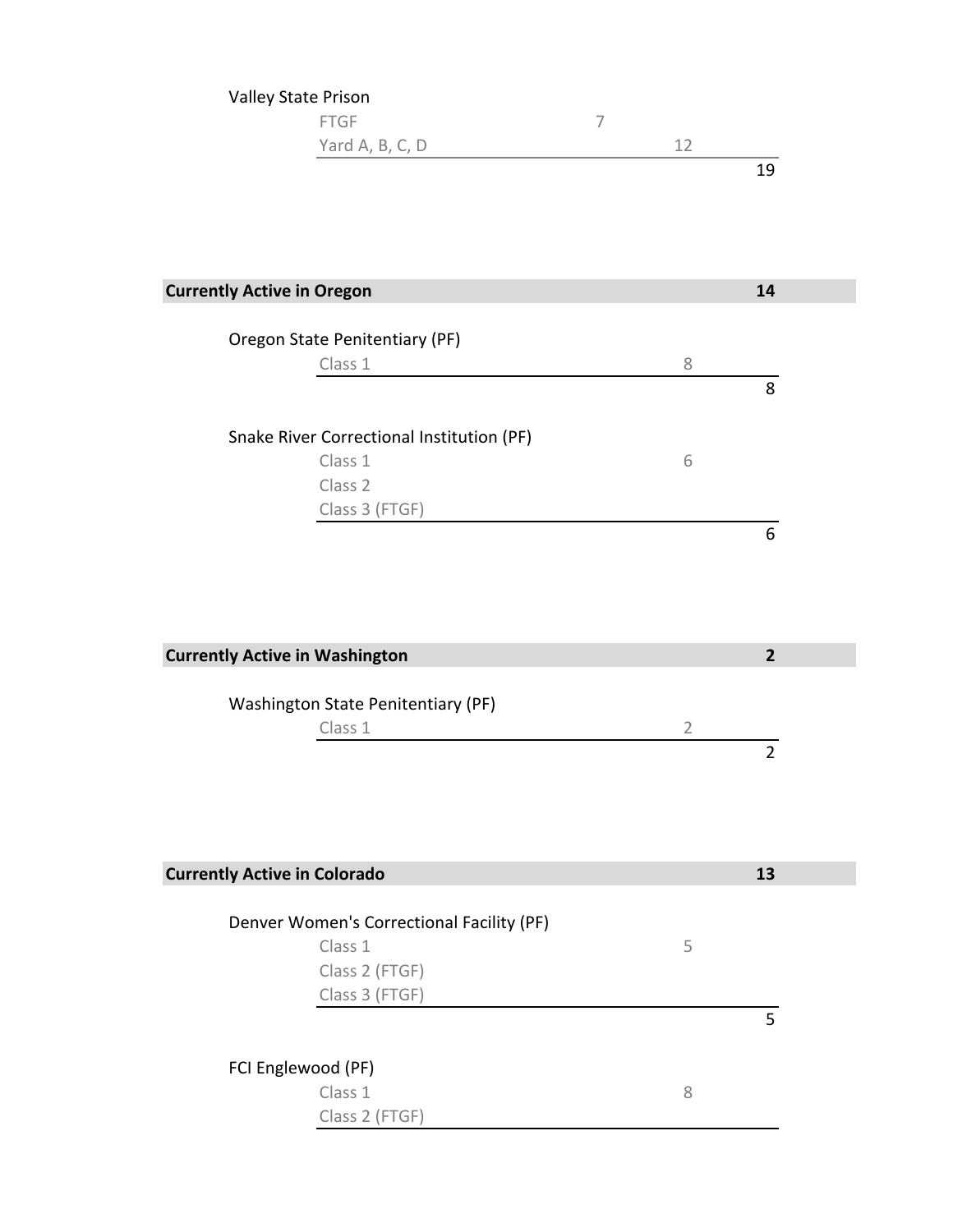| The Cell Church                                     |                |     |
|-----------------------------------------------------|----------------|-----|
| <b>Buena Vista Correctional Facility</b>            | $\overline{2}$ |     |
| Arkansas Valley Correctional Facility               | $\mathcal{G}$  |     |
|                                                     |                | 11  |
|                                                     |                |     |
|                                                     |                |     |
|                                                     |                |     |
| <b>Currently Active in Texas</b>                    |                | 213 |
| Brisco Unit (PF)                                    |                |     |
| Class 1                                             |                |     |
|                                                     |                | 0   |
|                                                     |                |     |
| Crain Unit (PF)                                     |                |     |
| Class 1                                             |                |     |
| Class 2 (FTGF)                                      |                |     |
|                                                     |                | 0   |
|                                                     |                |     |
| C.T. Terrell Unit - Houston (Epiphany Life Change)  |                |     |
| Class 1                                             | 14             |     |
|                                                     |                | 14  |
|                                                     |                |     |
| Stringfellow Unit (Epiphany Life Change)            |                |     |
| Class 1                                             | 45             |     |
|                                                     |                | 45  |
| Wynne - Houston (Epiphany Life Change)              |                |     |
| Class 1                                             | 20             |     |
|                                                     |                | 20  |
|                                                     |                |     |
| Clemens - Houston (Epiphany Life Change)            |                |     |
| Class 1                                             | 51             |     |
|                                                     |                | 51  |
|                                                     |                |     |
| CrossWalk Center - (Epiphany Life Change)           |                |     |
| Class 1                                             | 11             |     |
|                                                     |                | 11  |
|                                                     |                |     |
| Sanders Estes Unit (Stir Up the Kingdom Ministries) |                |     |
| Class 1                                             | 6              |     |

8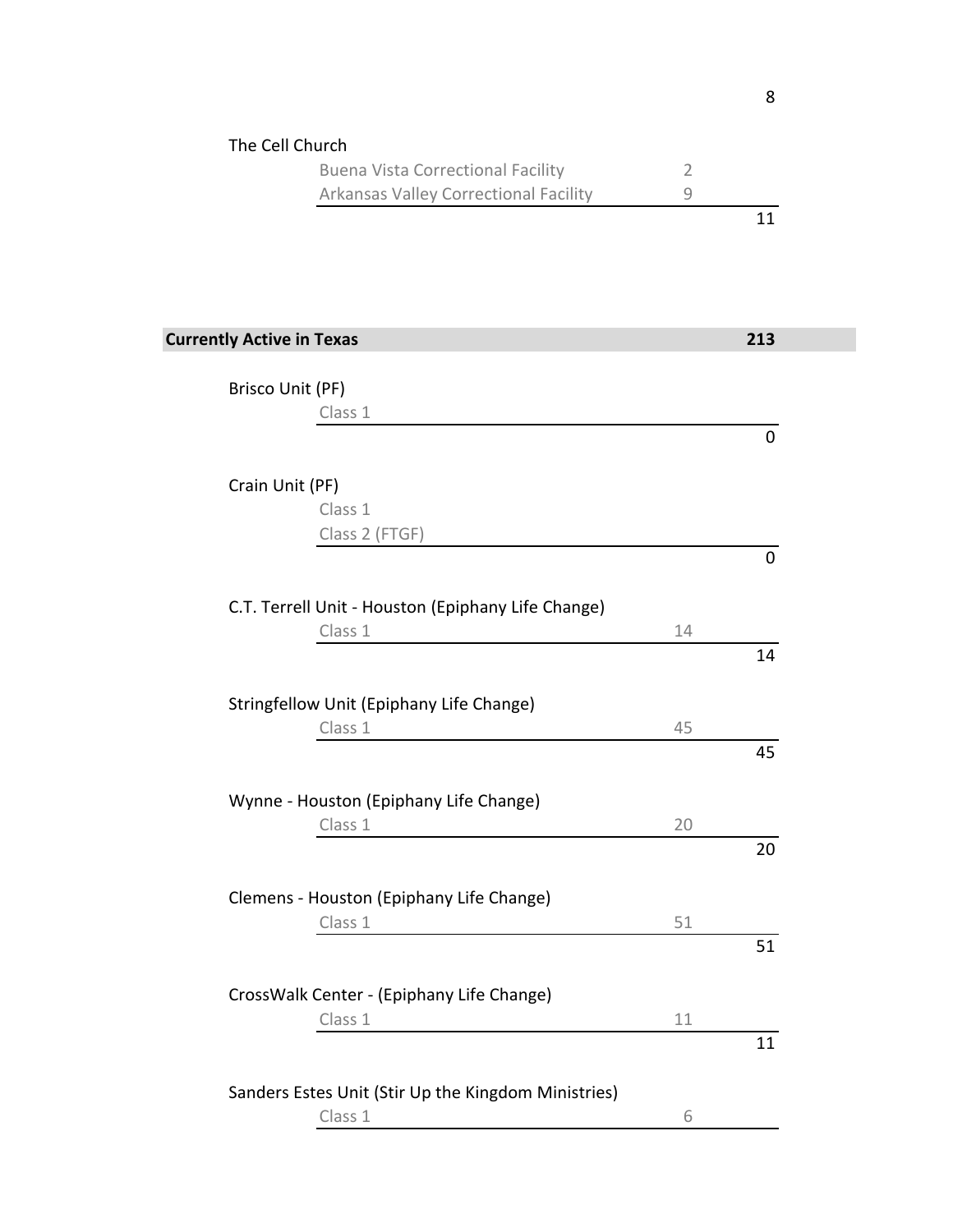|                                                   |                |                                                           | 6                |
|---------------------------------------------------|----------------|-----------------------------------------------------------|------------------|
| Buster Cole Unit (Stir Up the Kingdom Ministries) |                |                                                           |                  |
| Class 1                                           |                | 66                                                        |                  |
|                                                   |                |                                                           | 66               |
|                                                   |                |                                                           |                  |
|                                                   |                |                                                           |                  |
|                                                   |                |                                                           |                  |
|                                                   |                |                                                           |                  |
| <b>Currently Active in Alaska</b>                 |                |                                                           | $\boldsymbol{6}$ |
| Goose Creek Correctional Center (PF)              |                |                                                           |                  |
| Class 1                                           |                |                                                           |                  |
| Class 1                                           |                | 6                                                         |                  |
|                                                   |                |                                                           | 6                |
|                                                   |                |                                                           |                  |
|                                                   |                |                                                           |                  |
|                                                   |                |                                                           |                  |
|                                                   |                |                                                           |                  |
| <b>Currently Active in Michigan</b>               |                |                                                           | 20               |
|                                                   |                |                                                           |                  |
| Muskegon Correctional Facility (PF)               |                |                                                           |                  |
| Class 1                                           |                | 20                                                        |                  |
|                                                   |                |                                                           | 20               |
|                                                   |                |                                                           |                  |
|                                                   |                |                                                           |                  |
|                                                   |                |                                                           |                  |
|                                                   |                |                                                           |                  |
|                                                   |                |                                                           |                  |
| <b>Currently Active in Kansas</b>                 |                |                                                           | 74               |
|                                                   |                |                                                           |                  |
| Lansing Correctional Facility (PF)                |                |                                                           |                  |
| Max Secuirty                                      |                | $\mathcal{G}% _{M_{1},M_{2}}^{\alpha,\beta}(\varepsilon)$ |                  |
|                                                   |                |                                                           | 9                |
|                                                   |                |                                                           |                  |
| <b>TUMI of Topeka</b>                             |                |                                                           |                  |
| Class 1                                           |                | 20                                                        |                  |
| Class 2                                           |                | $\overline{7}$                                            |                  |
| Class 3                                           |                | 10                                                        |                  |
| FTGF1                                             | 11             |                                                           |                  |
| FTGF <sub>2</sub>                                 |                |                                                           |                  |
| FTGF <sub>3</sub>                                 | $\,8\,$        |                                                           |                  |
| FTGF4                                             | $\overline{2}$ |                                                           |                  |
|                                                   |                |                                                           | 58               |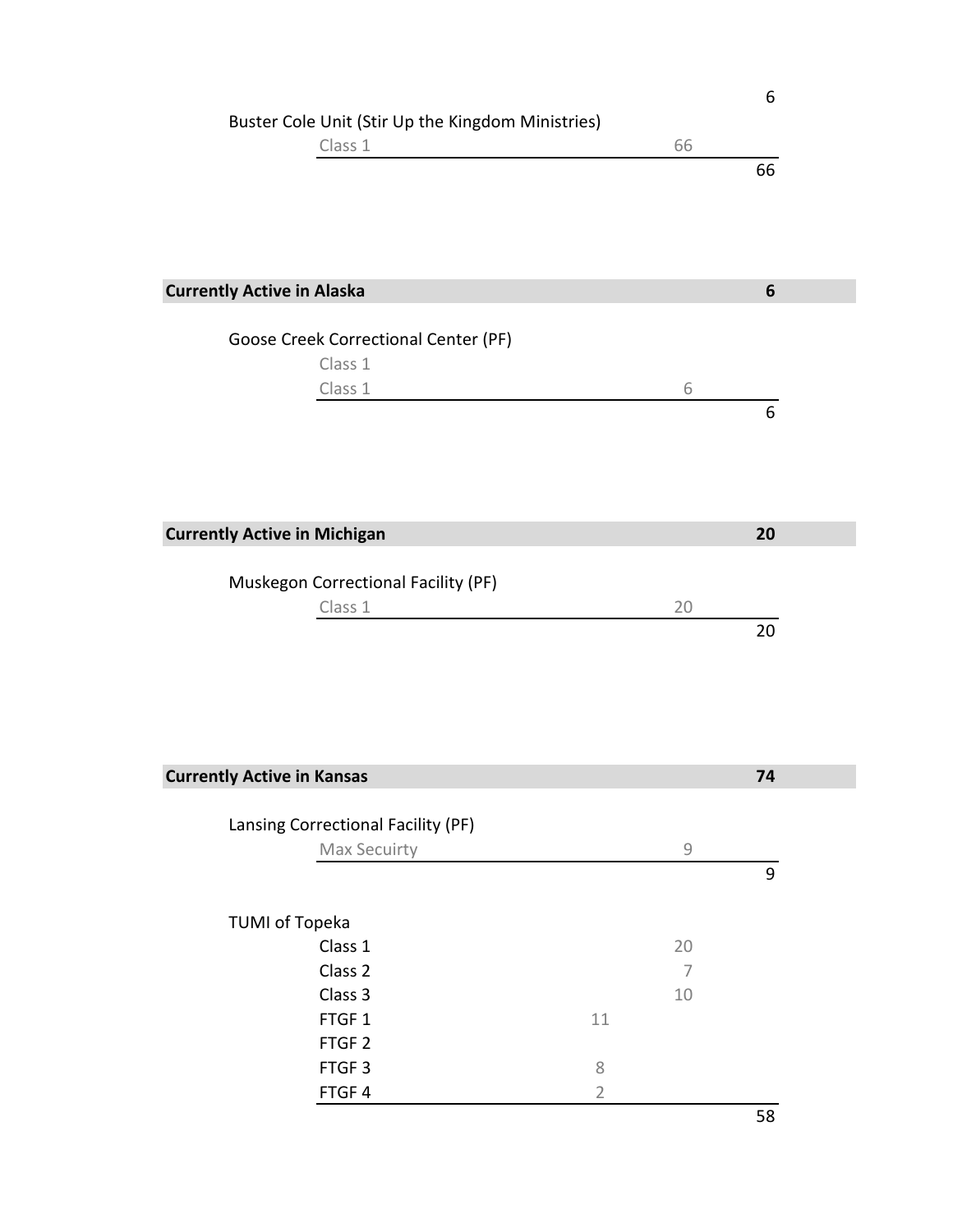| Shawnee County Jail |  |
|---------------------|--|
| Class 1             |  |
|                     |  |

| <b>Currently Active in Florida</b>                   |    | 50 |
|------------------------------------------------------|----|----|
| Desoto Correctional Institution Annex (PF)<br>Chapel | 16 |    |
|                                                      |    | 16 |
| South Bay Correctional Facility (PF)                 |    |    |
| <b>B</b> Dorm                                        | 34 | 34 |
|                                                      |    |    |
|                                                      |    |    |
| <b>Currently Active in Idaho</b>                     |    | 30 |
| New Hope Christian Ministries                        |    |    |
| Chapel                                               | 30 |    |
|                                                      |    | 30 |
|                                                      |    |    |
|                                                      |    |    |
| <b>Currently Active in Indiana</b>                   |    | 40 |
| Wabash Valley Correctional Facility SOSB             |    |    |
| Class 1                                              | 40 |    |
|                                                      |    | 40 |

**Currently Active in Virginia**

Hampton Roads Regional Jail (Good News Ministry)

**37**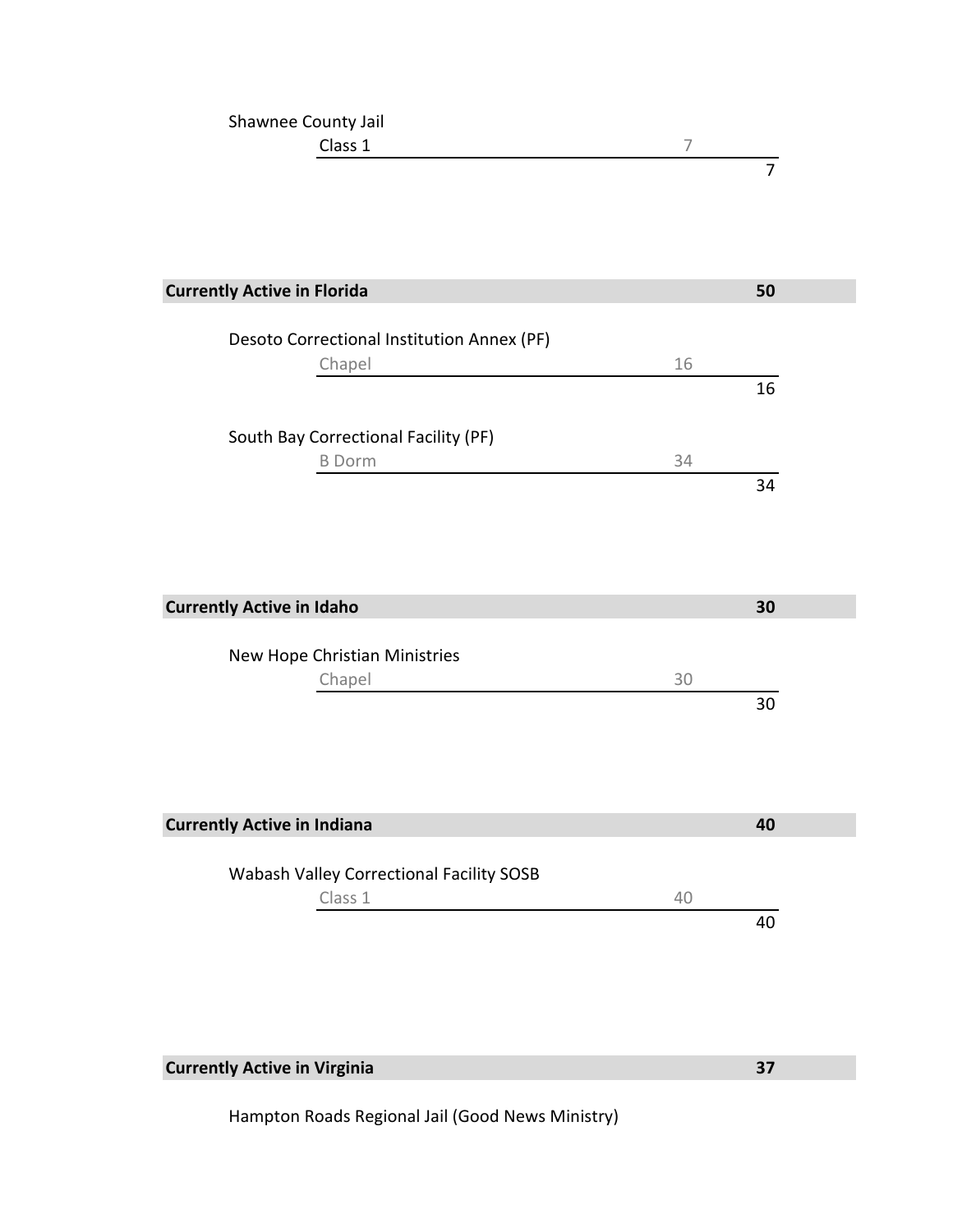| HU 3 - Classroom | ിറ |  |
|------------------|----|--|
| HU 1 - Classroom | 17 |  |
|                  |    |  |

| <b>Currently Active in Pennsylvania</b> |                                            |    |                | 9              |
|-----------------------------------------|--------------------------------------------|----|----------------|----------------|
|                                         | Rockview State Prison (Bethesda EC Church) |    |                |                |
|                                         | Class 1                                    |    | 9              |                |
|                                         |                                            |    |                | 9              |
|                                         |                                            |    |                |                |
|                                         |                                            |    |                |                |
|                                         |                                            |    |                |                |
|                                         |                                            |    |                |                |
| LA County (Lifeline Global)             |                                            |    |                | 58             |
|                                         |                                            |    |                |                |
|                                         | <b>Pitchess Detention Center North</b>     |    |                |                |
|                                         | TUMI                                       |    | 22             |                |
|                                         |                                            |    |                | 22             |
|                                         | <b>Pitchess Detention Center South</b>     |    |                |                |
|                                         | <b>TUMI</b>                                |    | 14             |                |
|                                         |                                            |    |                | 14             |
| <b>NCCF</b>                             |                                            |    |                |                |
|                                         | TUMI                                       |    | $\overline{0}$ |                |
|                                         |                                            |    |                | $\overline{0}$ |
| <b>Twin Towers</b>                      |                                            |    |                |                |
|                                         | <b>Malachi Dads</b>                        | 22 |                |                |
|                                         |                                            |    |                | 22             |

| <b>OTHER PROGRAMS</b>              |    |    |
|------------------------------------|----|----|
| The God of Hope Ministries (Texas) |    | 84 |
| Travis State Jail                  |    |    |
| Unit 11C                           | 43 |    |
|                                    |    | 43 |

Lockhart Correctional Facility